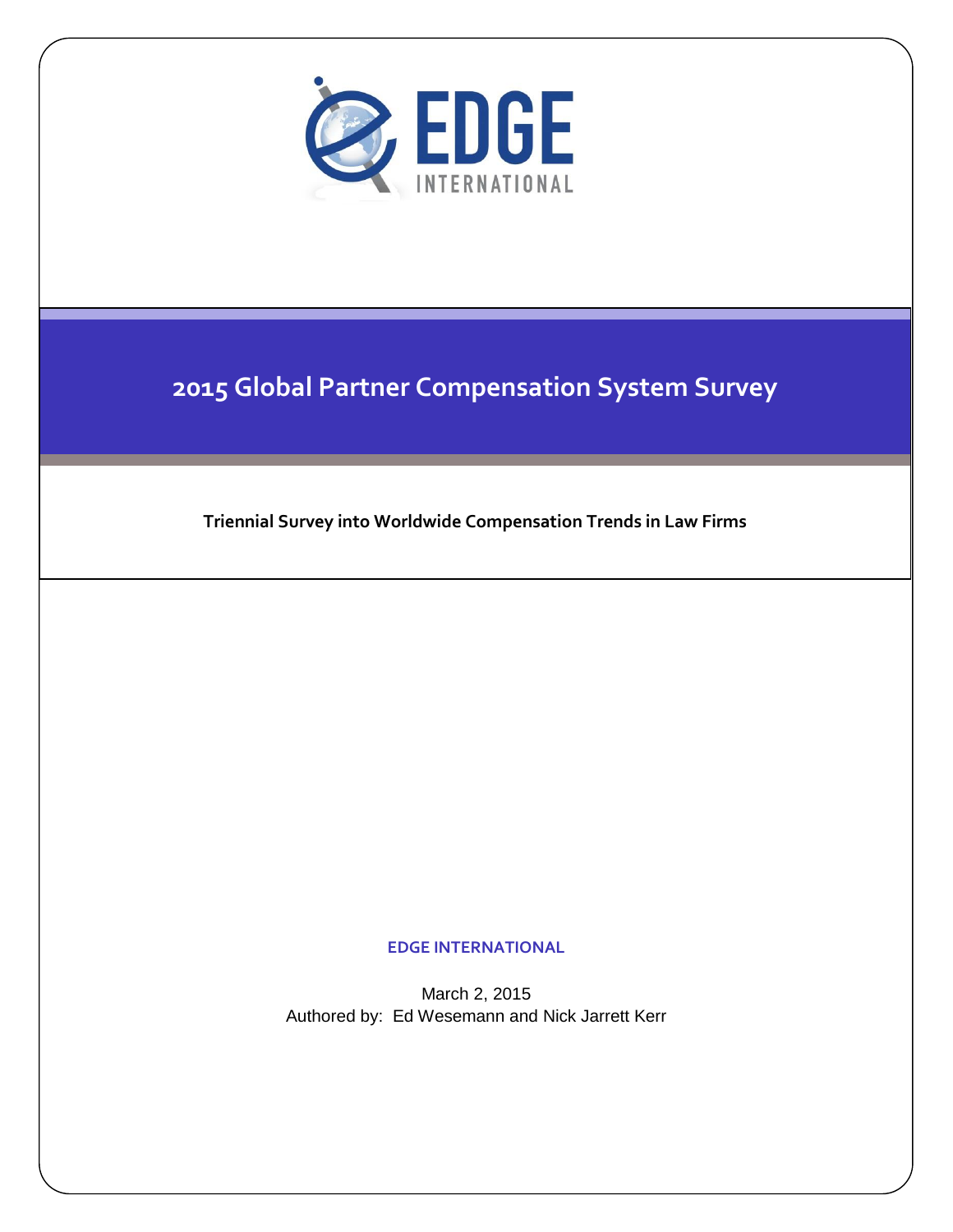

# **2015 Global Partner Compensation System Survey**

s the practice of law becomes an increasingly global enterprise, the cultures of the law firms involved in international practice are becoming more homogeneous. Nowhere is that more apparent than in the processes that law firm partnerships use to determine partner compensation. In 2006, 2009, 2012 and again this year, we surveyed a significant sample of law firms throughout the world on the subject of partner compensation. Our objective was to gain an understanding of differences in firms' approaches to compensation by nationality over time. A

The result of this year's survey was precisely what we anticipated. The basis and process used to compensate partners is continuing to follow the trend we saw from 2006 to 2012 in that they are becoming increasingly harmonised among law firms around the world. However, there continues to be some interesting cultural differences. Among those differences:

- US and Canadian law firms lean much more to subjective compensation systems than firms in other countries.
- The use of non-equity partners is increasing in every country and the use of these partnerships is also anticipated to increase.
- "Lockstep" as a base method of compensation is the preferred system among law firms around the world with the unique exception of North America. Since 2006, the use of pure Lockstep has declined in the UK and Europe to less than18% of firms, but the use of Lockstep as a base for performance related elements remains stubbornly high. In the 2009 and 2012 surveys, the use of Lockstep appeared to be on the decline, particularly in the U.K. and Australia, presumably as a reaction to the profitability concerns brought to law firms by the world-wide recession. But in 2015, Lockstep appears to be returning to prominence everywhere except the United States and Canada as firms continue to find some elements of fixed remuneration to be attractive.

The anti-mational, and the survey included 134 large law firms in the United States, the United States and the World. The survey included 134 large law firms in the United States, the United States (and Survey and by size These are the primary findings in the Edge International survey of law firm partner compensation systems around the world. The survey included 134 large law firms in the United States, the United Kingdom, Europe, Australia, New Zealand and Canada which represents a sample of approximately 11 percent of eligible law firms. The response by country and by size of firm is highly proportionate to the universe of law firms. In some prior surveys we had included Asia and South Africa. However, the limited number of large firms and tight competitive situations, made the gathering of reliable data difficult. Further, we concluded that, at least in Asia, the ownership structure of firms and their compensation schemes reflected cultures that were sufficiently different from the participants in other countries as to be of reduced value. The purpose of this survey was to ascertain compensation trends, and therefore, some known consistencies from prior surveys were not resurveyed this year to shorten the survey and increase participation.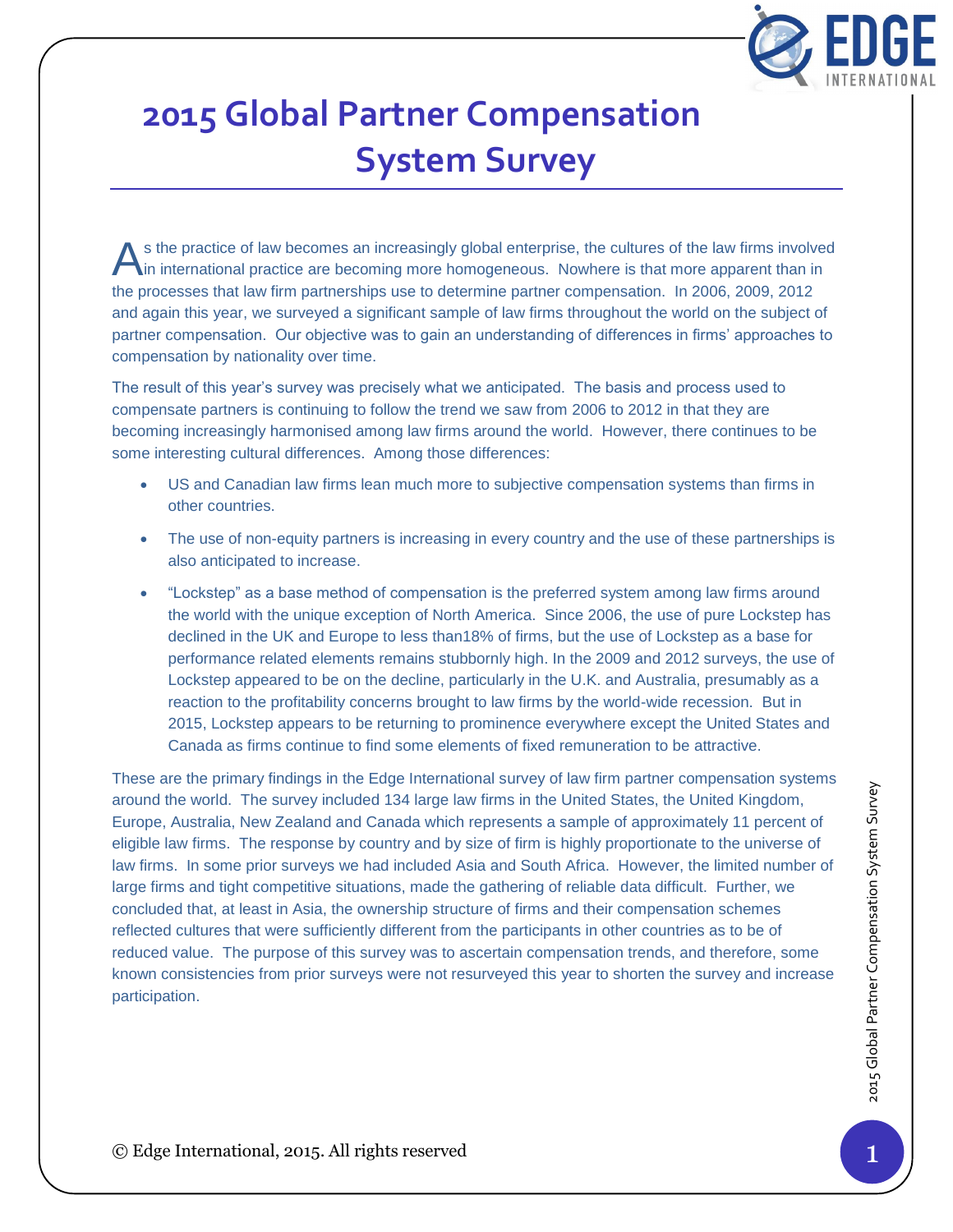#### **Basis of Compensation**

Nothing demonstrates the cultural differences among firms more than the compensation system they utilize. While there are literally hundreds of variations a firm could select, most compensation systems fall into seven permeations:

- 1. **Lockstep**, which sets fixed levels of percentage participation in a firm's profits according to a predetermined set of progressively increasing steps, usually based on seniority.
- 2. **Equal Distribution**, which is a form of lockstep in which all partners are paid equally.
- 3. **Modified Lockstep**, involves a Lockstep schedule for part or all of a partner's compensation; this can be accelerated, decelerated or managed based upon individual performance.
- 4. **Formula**, where compensation is determined by a quantitative formula based on each individual partner's statistical performance.
- 5. **Combination**, where compensation is based on statistical performance but the application of the statistics may be subjectively modified.
- 6. **Subjective**, a system where compensation is determined based on the subjective decisions made by a person or committee, although inputs to the decision may include statistical information.
- 7. **Corporate**, which is a normal business model where partners receive a salary and bonus based on performance and then are paid dividends based on the profitability of the firm.



#### **Type of System**

Examete the resonancy variations, we classified the responses of the participants into three exametering the categories: Lockstep, which included Modified Lockstep and equal distribution; Combination Formula Section As the Because there are so many variations, we classified the responses of the participants into three categories: Lockstep, which included Modified Lockstep and equal distribution; Combination Formula which, as the name implies, includes the Formula and the Combination systems; and Subjective. Outside of a few responses in the UK and Australia (less than 3% of respondents), we found virtually no law firm users of the Corporate model.

Lockstep - In the UK, 72% of responding firms utilize some means of Lockstep compensation. That is an 11% increase from the 2012 survey but still below the 82% of Lockstep users in 2006. Of those using some form of Lockstep, 18% were pure Lockstep (i.e., compensation is based exclusively on a series of compensation steps achieved solely through seniority) and 54% used some form of Modified Lockstep.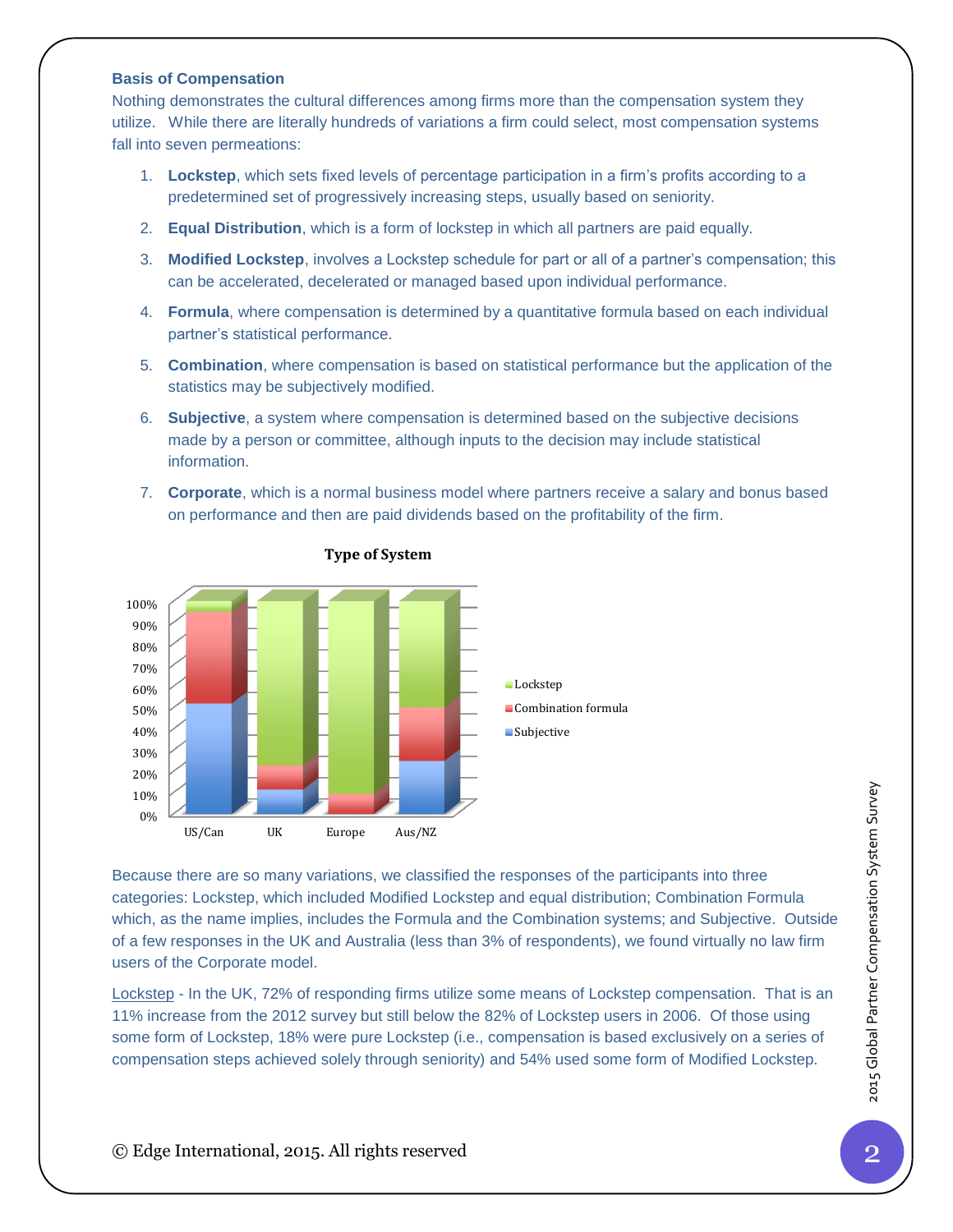

In Europe, Lockstep is used by 79% of firms with 23% being pure Lockstep. That

compares to the 2012 data where 86% of firms used Lockstep with 41% being pure Lockstep. Less than 4% of U.S. and Canadian responding firms employ Lockstep and all use a modified version.



#### **Use of Lockstep Compensation**

As a general statement, the use of pure Lockstep appears to be on the decline. In our 2006 survey, 30% of responding firms were pure Lockstep or equal distribution. In this year's survey, the use of Lockstep was reduced by more than half to only 14%. Interestingly, the impact of the 2008-2009 recession clearly caused firms throughout the world to make at least temporary modifications to their compensation systems.

It has been speculated that Lockstep remains as popular as ever in UK and European firms. We have observed previously that it is difficult for firms to transform their compensation model completely and will prefer to modify and incrementally change their current model. Hence, it is no surprise to have it confirmed that firms have added some performance factors to adjust the automatic progression under Lockstep.

Formula – At one time, the concept of compensation based on a formula that took into consideration individual partner performance as a working and originating lawyer was viewed as the means of achieving a truly meritocratic compensation system. In fact, when law firms discuss merit compensation especially outside of the US they often focus on an "eat what you kill," formula system. But, with the exception of very small firms, the use of strict formulas is essentially only present in the US, and represents less than 5% of law firms. Its popularity remains unchanged in the past nine years.

a truly meritocratic compensation system. In fact, when law firms discuss merit compensation especially<br>outside of the US they often focus on an "eat what you kill," formula system. But, with the exception of<br>servery small Subjective – The antithesis of a formula is a pure subjective system. In such systems, the compensation authority (usually a compensation or management committee) decides compensation on a subjective basis, often involving interviews with other partners. Typically the committee has access to statistical performance information. There is also a modified subjective compensation that utilizes a formula but the actual decisions can be heavily modified through subjective decisions. The subjective and combined systems appear to be almost uniquely Canadian, American and Australian. 52% of US and Canadian law firms, and 23% of Australian firms use a purely subjective system. Conversely, only 11% of UK firms and virtually no European firms reported that they purely use a subjective system, although subjective decisions are made in those firms where the Modified Lockstep calls for performance factors to be assessed as part of the compensation mix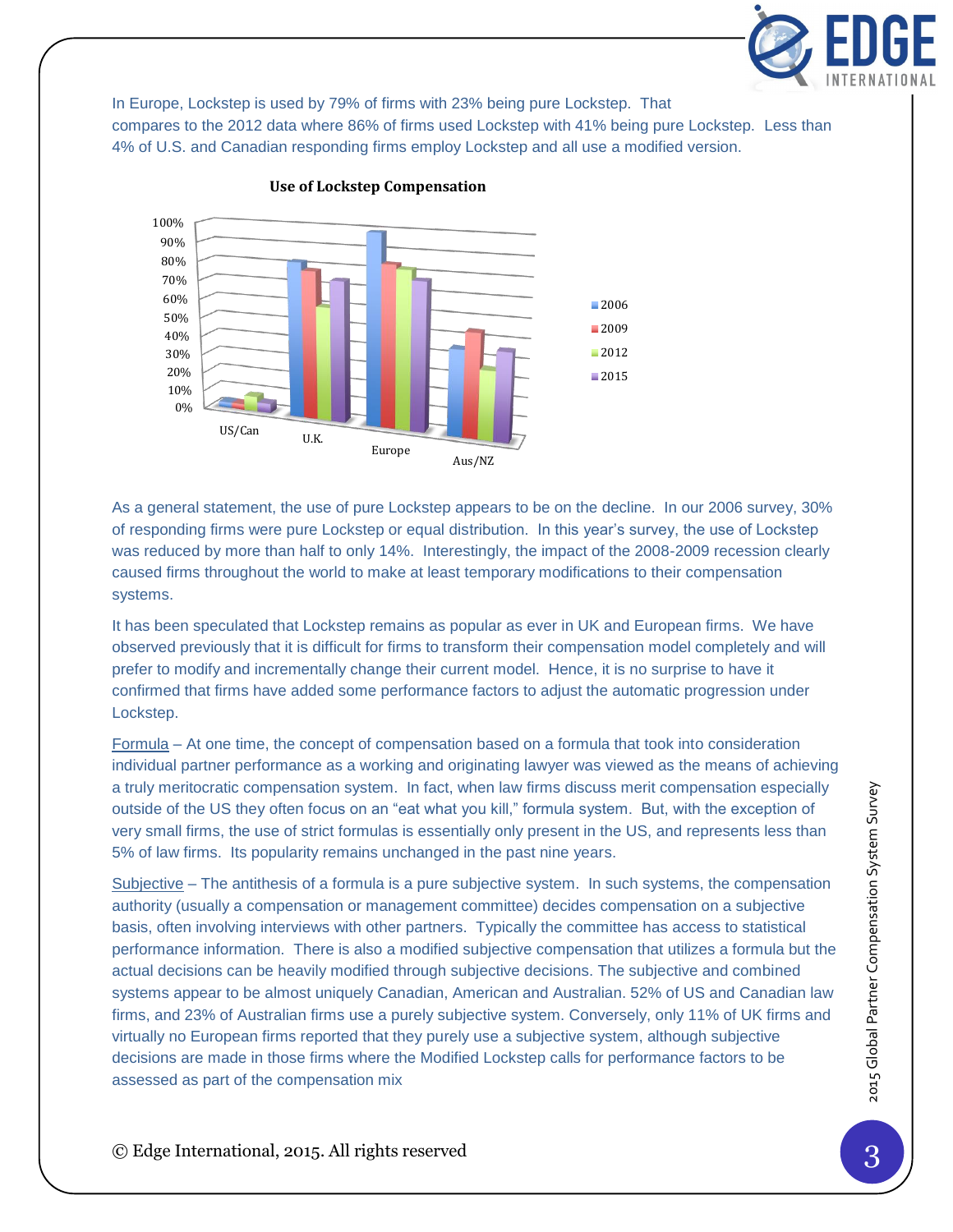Combination - The unifying system appears to be the modified subjective or combination system. It is experiencing some marginal growth outside North America, notably in Europe where it has grown from zero in 2006 to 8% in 2015. In the US, it remained relatively static in the 37-38% range.

Corporate – Another growing system, reaching 15%, is the corporate style compensation which pays a fixed base salary plus a bonus based on individual performance plus a dividend based on the financial success of the firm. Such systems are rarely seen in the US or Canada. We predict further growth in the corporate style system in jurisdictions such as (notably) Australia and the UK, where external investment in firms plays a part in firm operations.

The different forms of compensation systems also arguably reflect what appears to be a fundamental difference in partnership culture in which US and Canadian partners seem to be more willing to place their compensation in the judgment of others while UK, European and Australian law firm partners prefer a more predictable and pre-established set of criteria for at least part of the compensation package.

#### **Compensation Spread**

An interesting difference between North America and the rest of the countries surveyed is the size of the spread between firms' lowest and highest compensated partners. In the U.S. and Canada, compensation spreads have a significant range, with only 18% of firms having a spread of 3 to 1 or lower, while in all of the other countries surveyed two thirds or more of firms have a spread of 3 to 1 or less. By the same token, spreads of 7 to 1 or more are virtually non-existent anywhere but in North America.



#### **Compensation Spread (High:Low)**

#### **Compensation Factors**

Compensation Factors<br>
There is a significant difference among countries as to what factors law firms take into consideration in the<br>
setting compensation. In the US and elsewhere in the world, personal performance of the There is a significant difference among countries as to what factors law firms take into consideration in setting compensation. In the US and elsewhere in the world, personal performance of the partner, in terms of the value of the legal work he or she personally performs, is a consistently important factor in determining compensation. In both the U.S. and the UK, new client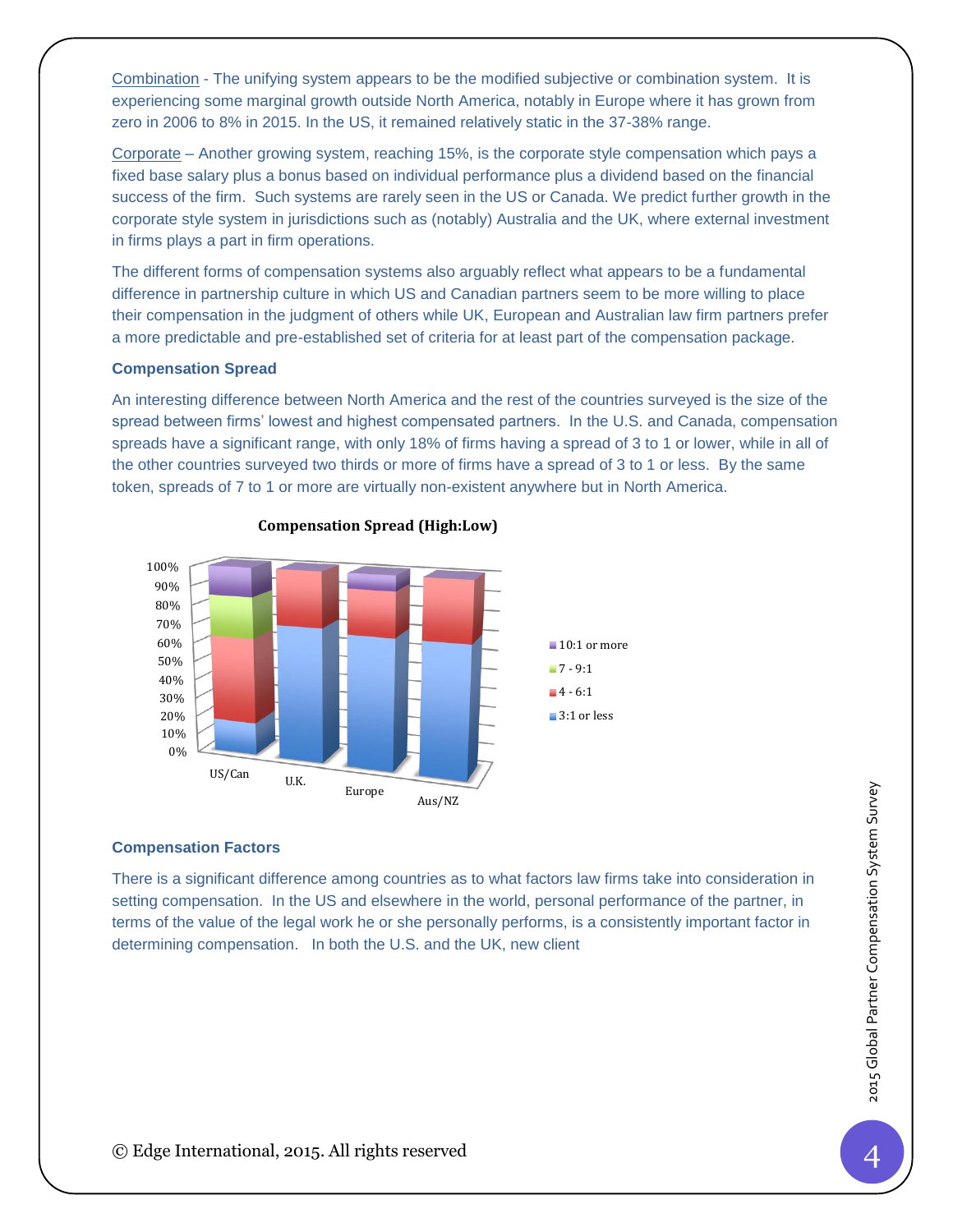

#### **Factors in Determining Compensation Percentage Rating Factor as Most Important**



#### origination

now is the most important factor followed closely by personal performance. Although the two are considered similarly important in those countries, this is a shift from previous years when personal performance was the key factor. The comparatively low percentages in the responses from the UK, Europe and Australia/New Zealand reflects those countries preference for Lockstep compensation in which evaluation factors other than seniority are less of an issue.

This shift in emphasis to origination related performance in compensating partners is further reflected in the level of importance respondents placed on business development. Although important in other countries, the intensity of importance in the U.S. and Canada demonstrates the growth of its consideration in setting compensation.



In response to requests regarding the measurement of client origination, we found that a majority of firms in the U.S. and fewer firms in other countries have a mechanism for tracking business development. But, unlike firms in the UK, Europe and Australia/New Zealand, most firms in the U.S. and Canada have no expiration on the length of

time for which origination credit is awarded.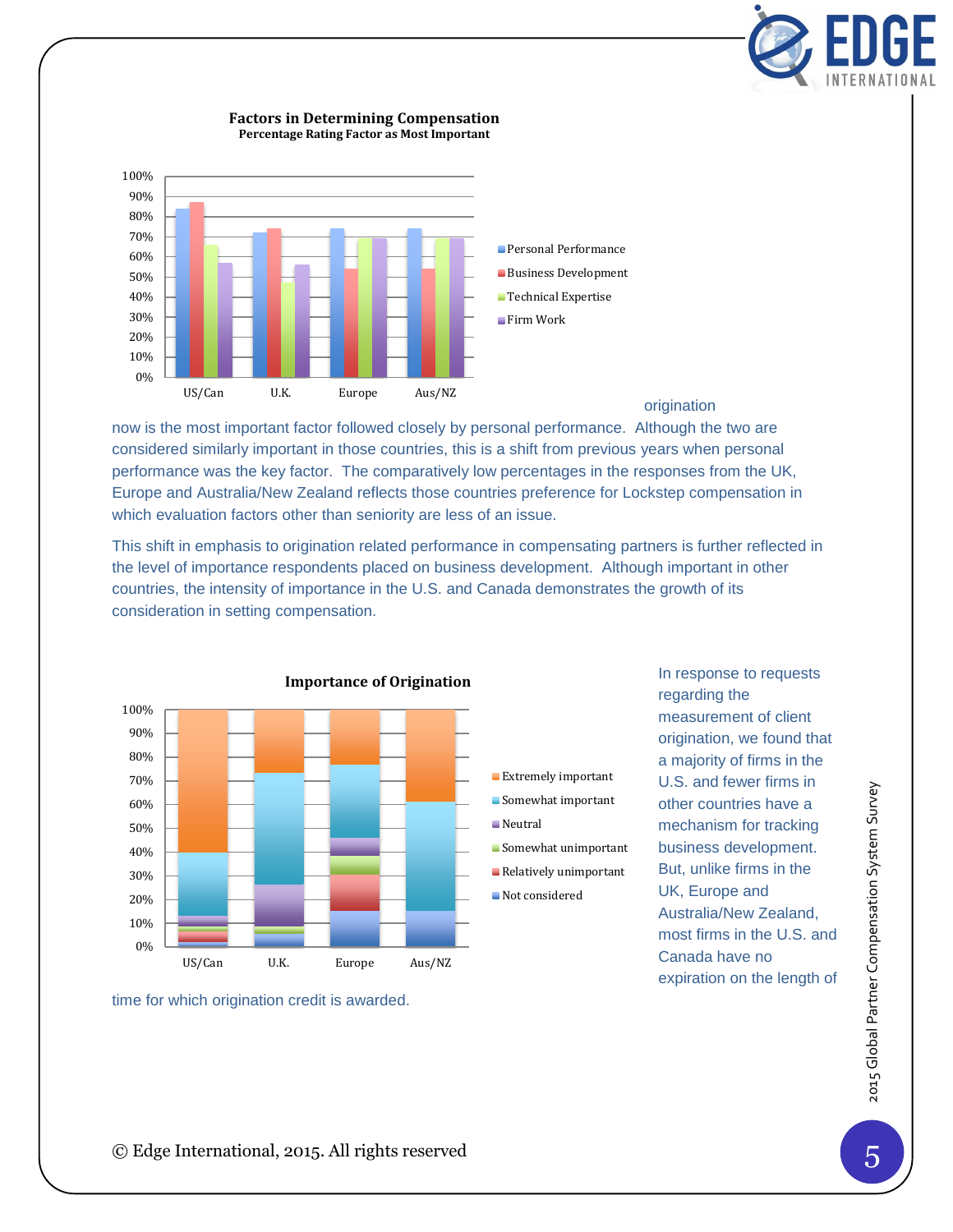

Our experience shows that compensation-setting in multi-jurisdictional firms can cause issues. While global firms often use alternative partnership structures such as the Swiss Verein to create separate profit pools between different jurisdictions, we found the overwhelming preference was for all partners to share in a single firm-wide profit pool - in the US and Canada (99%), the UK (97%) and Australia/New Zealand (90%). The lowest was in Europe at 69%, which is a dramatic reduction from previous years when it was in the range of 80%. This is most likely the result of the use of Vereins in the globalization of Continental firms.

#### **Bonuses**

One of the most significant changes since the 2006 survey is the importance of bonuses to the typical partner compensation scheme used by larger firms.



In every country surveyed, except for minor decrease in Australia/New Zealand, the use of partner bonuses has increased significantly over the past nine years. The single greatest jump is in the UK and Europe where the popularity of bonuses has increased by an average of roughly 70%. This tends to bear out our own experience that UK and European firms have

tended to increase the importance and size of performance related bonuses to temper and balance the retention of Lockstep as a base system.

The value of bonuses as a percentage of compensation has also gone up, particularly in the U.S. and Canada. In more than a third of U.S. and Canadian firms bonuses make up more than a third of partner compensation.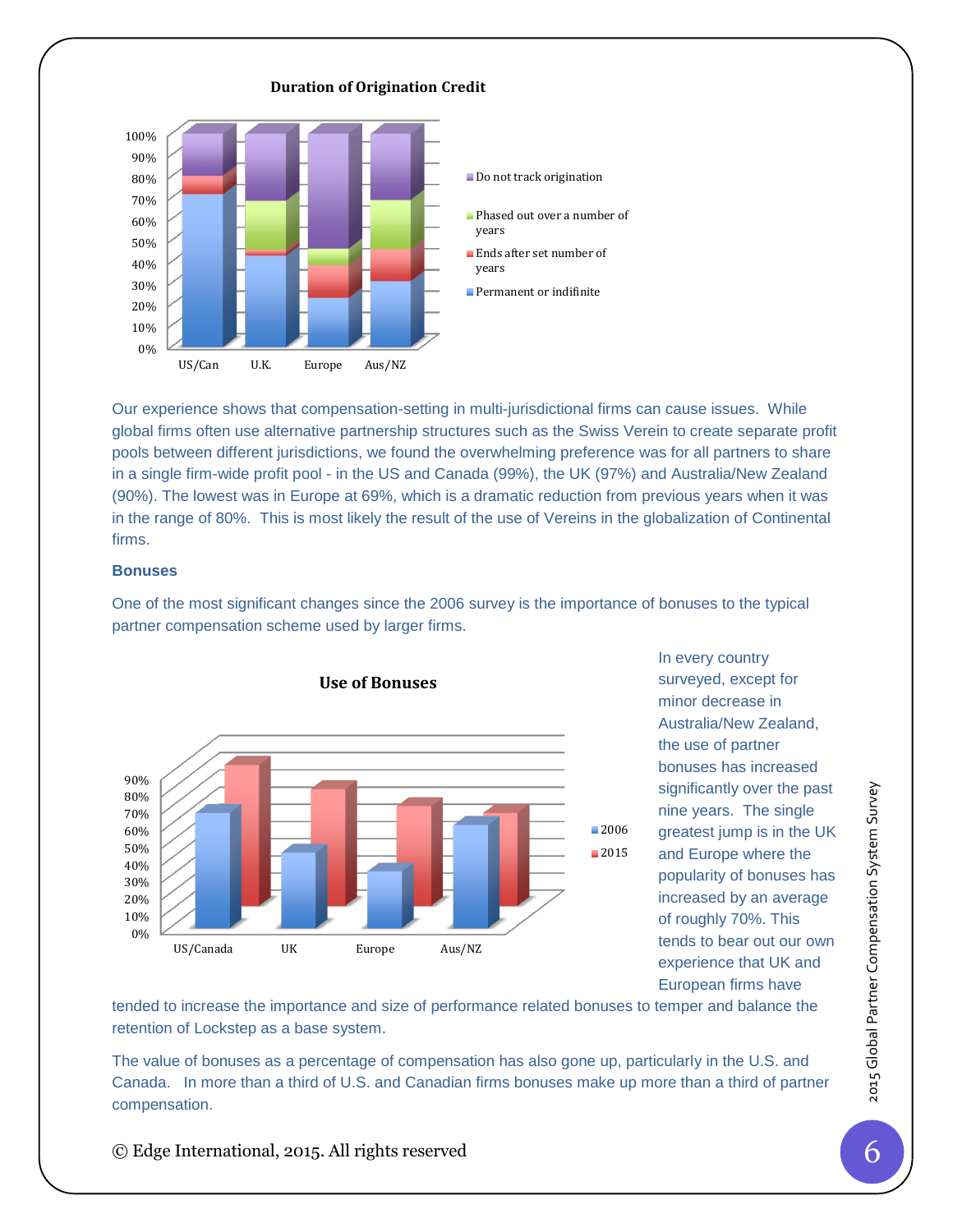



#### **Non-equity Partners**

As anticipated in our previous surveys, the use of non-equity partnerships has continued to increase. In the US, 96% of firms have more than one tier of partner - an increase from 77% in 2006. The vast majority of those partners are paid a fixed compensation plus a bonus. In the UK, 86% of firms have



### **Non-equity Partner Compensation**

non-equity partners, which

© Edge International, 2015. All rights reserved <sup>7</sup>2015 Global Partner Compensation System Survey is a decrease from 94% in 2008. Roughly half of UK non-equities are paid a fixed compensation plus a bonus. In Europe, 77% of firms have non-equity partners and 70% of those partners are paid a fixed compensation plus bonus. There was a split in Australia and New Zealand with non-equity partnerships being present in all of the Australian firms surveyed but only in roughly half of the New Zealand firms. Both countries primarily compensate their non-equity partners with a fixed compensation and bonus.

#### **Open and Closed Compensation Systems**

A common topic of conversation among law firm leaders is the movement of firms away from open compensation systems, i.e., where all partners know the